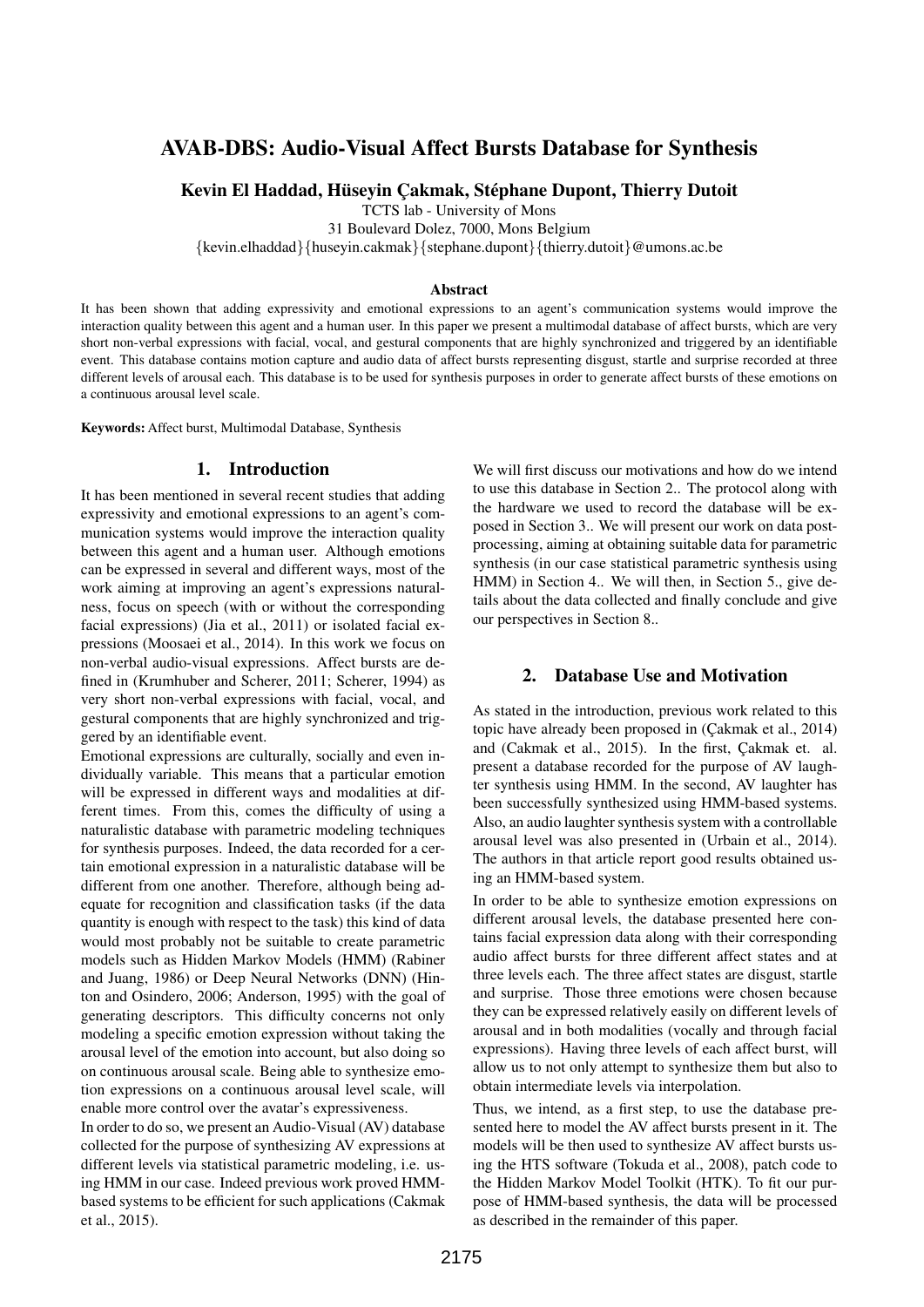#### 3. Recording Protocol

The recordings were made from a single male participant who was instructed to act disgust, surprised and scared using both non-verbal sounds and facial expressions simultaneously. He was asked to produce three levels of each emotional expressions. The experience was repeated several times. The recordings happened in several sessions and in a quiet room. The participant was asked to clap before each session. The claps are used to synchronize the audio and motion capture data (see Section 4.). Indeed, The motion capture and audio data were recorded each on a different machine were therefore asynchronous.

Differences between levels were noted both on the facial expression and on the audio sound. Concerning the facial expression, the higher the arousal level, the more accentuated the expression was. Concerning the audio, a higher arousal level was usually expressed by a higher amplitude and also by a longer duration of the sound in the "disgust" case.

The audio data were recorded using a rode podcaster microphone sampled at 44.1 kHz and stored in a 16 bit PCM WAV format.

The motion capture data were collected using Naturalpoint's Optitrack system. Infrared sensitive cameras capturing data at 100 fps are used in this system with light reflective markers. For our data collection, a 12-camera setup was used with 37 reflective markers. Among those 37 markers, 33 were glued to the participant's face while 4 were fixed on a headband (see Section 5. for the recorded data characteristics).

Also, a 640x480 grayscale video was recorded for each take and synchronously with the motion capture data using the camera facing the participant which will be used for later data segmentation. This data was stored in an AVI file and recorded also at 100 fps. Thus 11 cameras were used to collect the motion capture data and 1 was used to record the grayscale video. Although the grayscale videos are used for the visual data segmentation in this work, they could provide valuable information on the upper body motion and facial expressions of the participant for later use.

### 4. Data Post-Processing

#### 4.1. Data segmentation

During the recordings, the sessions were stored in separate files. Each session therefore contains several affect burst utterances. In order to serve our purposes and be used in an HMM-based synthesis system, the data in the sessions were segmented. This means that each affect burst event was stored separately in a different file. The audio and motion capture data were segmented with respect to the visual annotations. This is due to the fact that, in this database, it is noted that the facial expressions of all affect bursts began before and ended after or simultaneously with the corresponding audio. Annotations based on the audio data alone are also available. These could be used in further study for audio affect bursts synthesis.

Therefore, before the segmentation, session files of both modalities had to be synchronized since they were recorded on different machines.

For each segmented file of each modality, a label file was created. Each label file contains the beginning and ending times of the affect bursts and the preceding and following silences, as well as labels describing the content of the corresponding data file. This content is the affect burst and its level.

The label files were created in the HTK label format (Young et al., 2006) since we plan on using the HTK software for the HMM-based modeling and synthesis.

#### 4.2. Synchronization

Synchronizing the data in our case, is important for later modeling and synthesizing. As previously mentioned, each session started with a clap which was capture by the grayscale video and by the microphone. This clap was used to synchronize the data. Indeed, the synchronization was made by aligning the frame at which the hands touch in the video and the onset of the corresponding sound in the audio.

Since the frame rate is 100 fps, the synchronization precision is of 10 ms.

#### 5. Data Description

This section gives some details about the data present in our database. Table1 gives the amount of instances collected for each affect burst and at each level( level 1 being the lowest arousal level and level 3 being the highest). By instance we mean the utterance of a single affect burst.

| <b>Affect Burst</b> | Arousal Level | <b>Instances</b> |
|---------------------|---------------|------------------|
| Disgust             | Level 1       | 40               |
|                     | Level 2       | 25               |
|                     | Level 3       | 19               |
| Startle             | Level 1       | 37               |
|                     | Level 2       |                  |
|                     | Level 3       | 34               |
| Surprise            | Level 1       | 34               |
|                     | Level 2       | 11               |
|                     | Level 3       | 39               |

Table 1: Data instances

Visual: As explained earlier, the Optitrack system uses infrared sensitive cameras along with 33 face markers and 4 headband markers. The system tracks the 33 face markers and converts them into 3D coordinates of each marker per frame. Thus giving us 99 degrees of freedom per frame representing the facial expression with respect to time. The 4 headband markers have a fixed distance with respect to one another and their positions are not affected by the facial expressions themselves but rather by the head movement these expressions induce. They are thus used to calculate the global head movements: 3D head position coordinates along with 3D Euler angles. This gives us 6 more degrees of freedom making it a total of 105 degrees of freedom representing the motion capture data.

Audio: Concerning the audio data, we expected the intensity of the signal to increase with the level. In order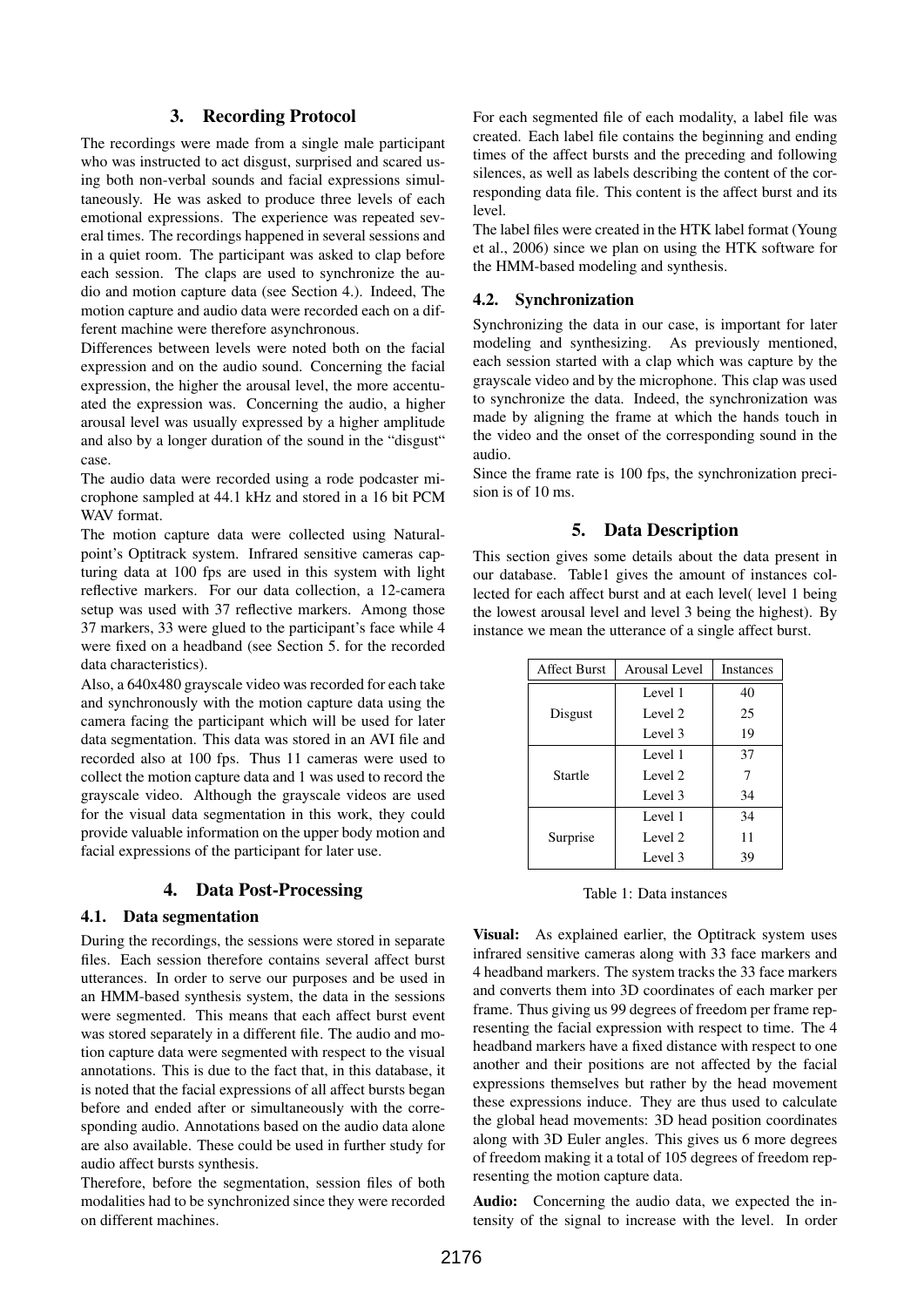to quantify this, the mean value of the Root Mean Square (RMS) of the energy computed for each instance of each affect burst was computed. For each instance, this was done using a 10 ms wide window, shifted by 10 ms. The mean RMS energy value was then computed per instance. The density distributions of the mean RMS energy per affect bursts type and per arousal level are shown in Fig. 1.

For disgust, the mean RMS energy values seem to be higher for higher levels. However this is less obvious in the case of startle and surprise. Indeed, for startle, some of L2 and L3 values seem to be higher than L1 values. But the values computed from the two former seem identical. Concerning surprise, the difference between the L2 and L3 levels values and the L1 ones is more obvious than for startle. Even though the values of the two former levels are not identical, the distinction between them is not obvious either since we can see that L3 contains higher and lower values than L2.

Another interesting acoustic aspect of the affect bursts sounds in our database is the fact that some of them are more "voiced" than others. To show this, the probability of voicing was computed using the Snack library (Sjölander, consulted on September 2014) and a 10 ms wide window shifted by 10 ms. The percentage of voicing was then computed per instance. This means that for each affect burst instance, of each level, the sum of the voicing probabilities obtained was divided by the length of the total vector. The density distribution of the voicing percentage per instance is given in Fig. 2 per level and per emotion.

From Fig 2, we can conclude that, in this database, the disgust sounds are mostly voiced since for all levels, generally, more than 55% of each instance is voiced. The startle ones are all unvoiced since 8% is the highest voicing percentage value. The surprise ones are mostly unvoiced since in general less than 50% of the signal is voiced for each instance and most of the voicing percentage values are concentrated around 30% for L2 and L3.

### 6. PCA for Dimensionality Reduction

The 105 degrees of freedom representing each affect burst per frame seems too much to represent them. Also, from a machine learning point of view, the amount of data representing each level of each affect burst with respect to the dimensionality of the features (degrees of freedom) is relatively large. This may lead to an overfitting the training data by a model. In order to reduce the motion capture features dimensions while also decorrelating the features, a Principal Component Analysis (PCA) is applied.

To choose the order to which the dimension will be reduced, we first compute the reconstruction error for all the possible order values. The reconstruction error is the root mean square error (RMSE) between the original matrix of features from which the reduced feature matrix is created, and the matrix obtained after applying an inverse PCA to the reduced matrix feature.

Fig 3 shows the RMSE evolution with respect to the order to which the dimensions were reduced for each affect and each arousal level.

If we considered these graphs alone, we can see that we can achieve a reconstruction error of around 0.05 for all affect bursts and arousal levels with only 20 components. Also, in

Fig. 4, the x axes represent the first n components considered while the y axes represent the percentage of the total variance contained in the n components. For all the affects and arousal levels, 5 components are enough to represent over 90% of the components variability and 11 to represent over 99%.

Table 2 represent the RMSE presented in Fig. 3 for each affect burst at each arousal level. These RMSE values correspond to the order 5 to which the initial features dimensions (allowing 105 degrees of freedom) were reduced.

| <b>Affect Burst</b> | Arousal Level | <b>RMSE</b> |
|---------------------|---------------|-------------|
| Disgust             | Level 1       | 0.056       |
|                     | Level 2       | 0.057       |
|                     | Level 3       | 0.084       |
| Startle             | Level 1       | 0.080       |
|                     | Level 2       | 0.069       |
|                     | Level 3       | 0.090       |
| Surprise            | Level 1       | 0.084       |
|                     | Level 2       | 0.085       |
|                     | Level 3       | 0.222       |

Table 2: Root Mean Square Error (RMSE) between the initial features and the reconstructed features after a dimensionality reduction via PCA. The initial features were reduced from a dimensionality of 105 to 5 and then reconstructed by multiplying with the inverse transformation matrix.

According to Fig. 4 and Table 2, we can consider that 5 components represent each arousal level for each affect bursts in our database well.

### 7. Aknowledgements

This work was partly supported by the Chist-Era project JOKER with contribution from the Belgian Fonds de la Recherche Scientifique (FNRS), contract no. R.50.01.14.F. H. Çakmak receives a Ph.D. grant from the Fonds de la Recherche pour l'Industrie et l'Agriculture (F.R.I.A.), Belgium.

### 8. Conclusion and Perspectives

In this work we presented a database suited for audio visual affect burst synthesis for three affects (disgust, startle and surprise) and on three arousal levels each. We exposed our recording protocol and a dimensionality reduction of the motion capture features using PCA. We have shown that a smaller dimension order could be used to model the data since the features with reduced dimensions could be mapped back to its original dimensions quite accurately.

In further work, we intend, on one side, to use this AV Affect-Bursts Database to model and synthesis affect bursts on several arousal levels and ideally on a continuous arousal scale. On the other side we plan on increasing the affect bursts in the database by adding more expressions related to other emotions than those cited here. This database contains two types of segmentation for the same data. One based on the video annotations for bother modalities and the other based on the acoustic annotations for the audio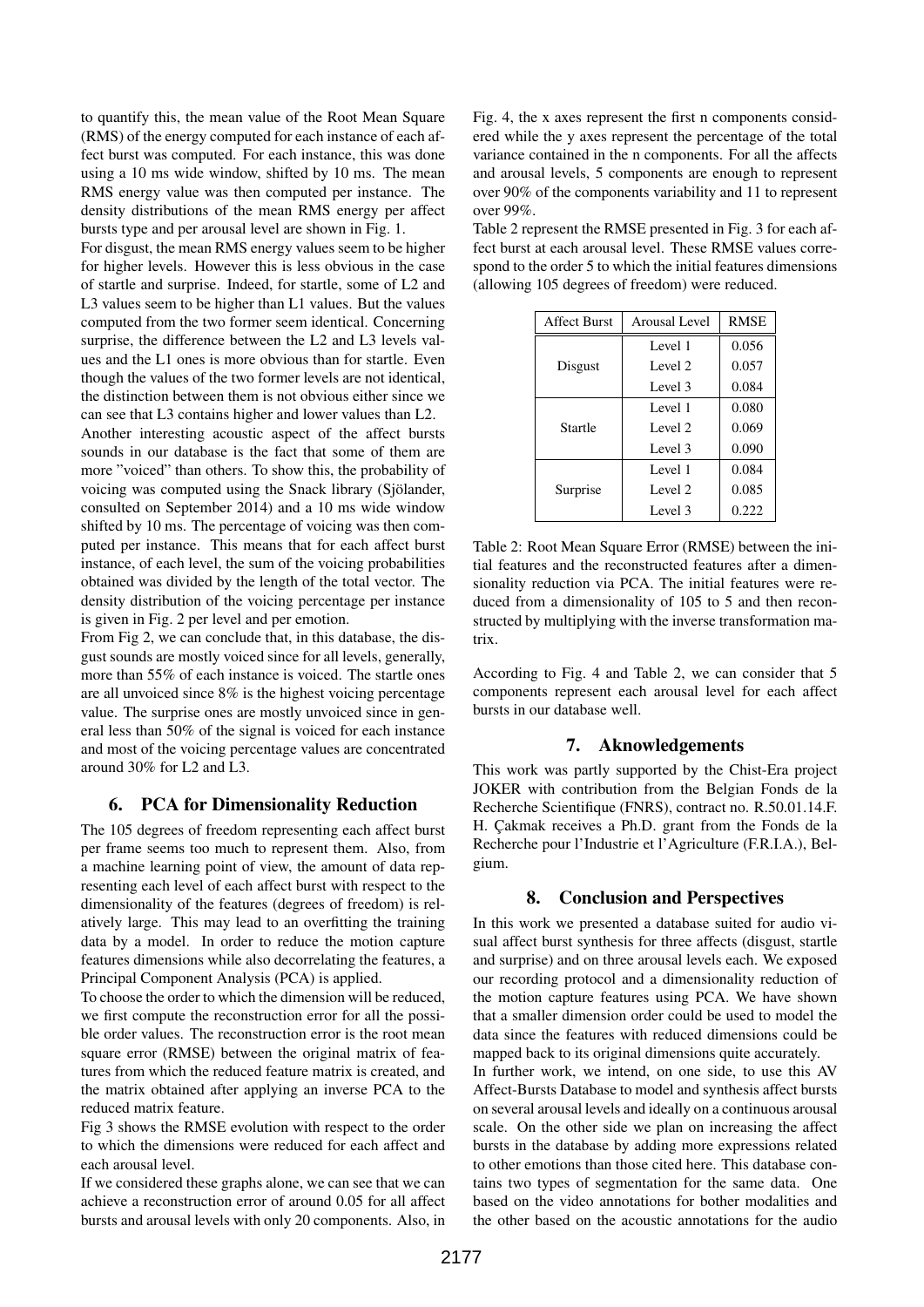

Figure 1: Density distribution of the Root Mean Square energy computed per affect burst and per level.



Figure 2: Density distribution of the voicing percentage computed per affect burst and per level.



Figure 3: Root Mean Square Error with respect to the dimensionality reduction order.



Figure 4: First n components considered with respect to the percentage of the total variance contained in them for each affect bursts and at each level.